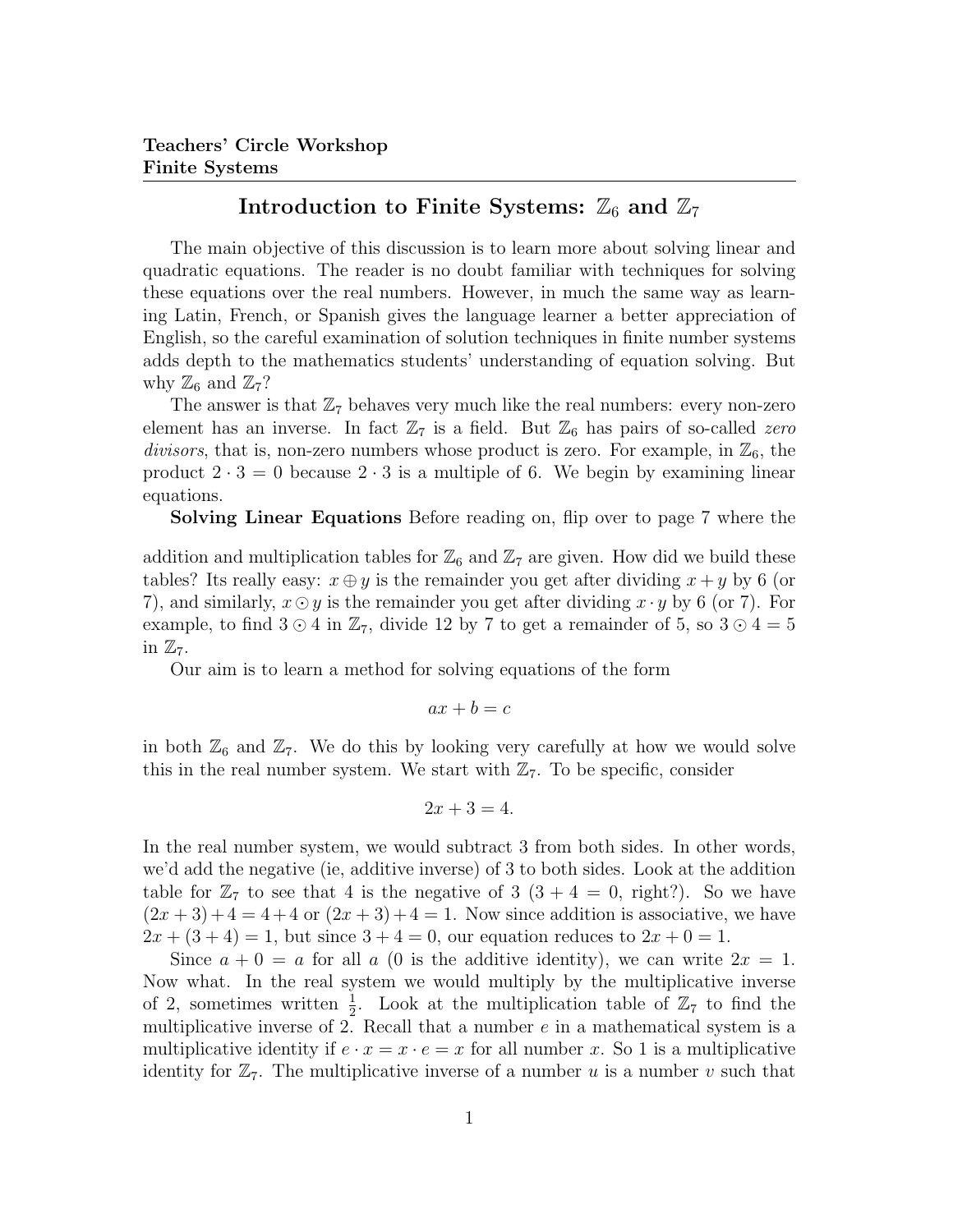$uv = 1$ . So what is the multiplicative inverse of 2? Check out the row of 2 in the table and notice that  $2.4 = 1$ . So 4 is the inverse of 2. Now multiply on the left by 4 to get

$$
4 \cdot 2x = 4 \cdot 1.
$$

Use the associativity of  $\cdot$  to get  $(4 \cdot 2)x = 4$ . That is  $1 \cdot x = 4$ . Finally,  $1 \cdot x = x$ , so we have our solution  $x = 4$ . Of course, since  $\mathbb{Z}_7$  is finite we could simply list the values of  $2x + 3$  as a function of x to see if and when the value 4 pops up.

| $\boldsymbol{x}$ | $2x+3$         |
|------------------|----------------|
| 0                | 3              |
| 1                | $\overline{5}$ |
| $\overline{2}$   | 0              |
| 3                | $\overline{2}$ |
| $\overline{4}$   | 4              |
| 5                | 6              |
| 6                | 1              |

You can see from this that the range of the linear function  $f(x) = 2x + 3$  is the entire set of  $\mathbb{Z}_7$ . This is the case for the real number system when the slope m of the line  $f(x) = mx + b$  is not zero.

Moving on to  $\mathbb{Z}_6$ , we will try to solve

$$
2x + 3 = 4
$$

in the same way we did in  $\mathbb{Z}_7$ .

First 'subtract' 3 (note that in  $Z_6$ ,  $3 = -3$ ) from both sides:

$$
(2x + 3) + 3 = 4 + 3
$$

and use associativity to get

$$
2x + 0 = 1
$$

and finally

 $2x=1$ .

Notice that 3 is its own additive inverse. Why?

Now look for the inverse of the number 2 (we use the word inverse here and elsewhere to mean *multiplicative inverse* because we have the word negative to use for the additive inverse of a number). In other words, look for a number we can multiply by 2 to get the multiplicative identity 1. Whoops, there isn't one. The reason is that the row of 2 in the times table of  $\mathbb{Z}_6$  does not have a 1. So 2 has no inverse. the equation  $2x = 1$  has no solutions. Since  $2x = 1$  is equivalent to our original equation, it follows that

$$
2x + 3 = 4
$$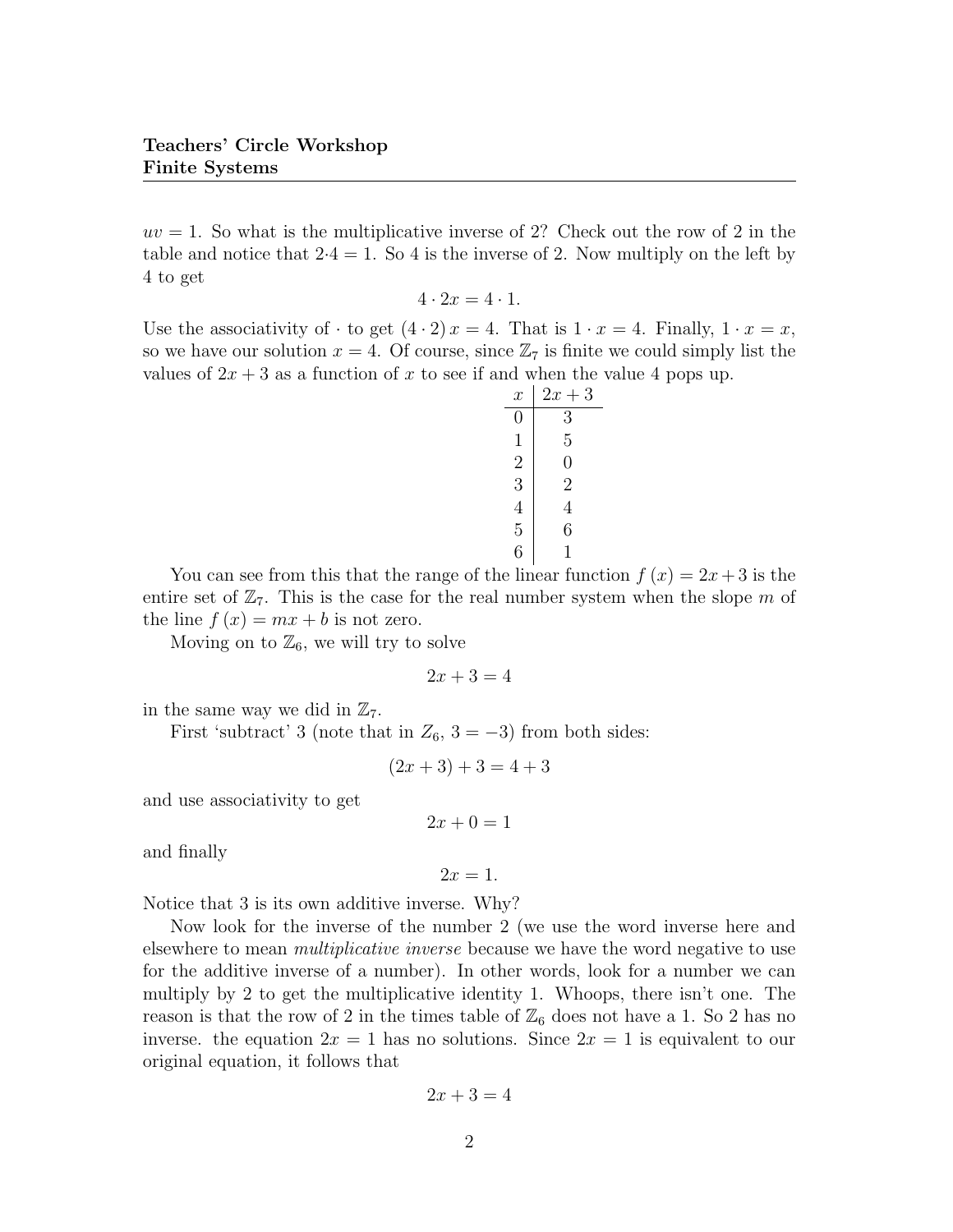has no solutions.

What is the range of  $f(x) = 2x + 3$  in  $\mathbb{Z}_6$ ? Look at the tables to see that  $2x+3$ can be any of the number in the set  $\{1, 3, 5\}.$ 

Now we turn to solving quadratics.

Solving Quadratic Equations As we did for linear equations, we will look

carefully at the solution techniques we use in equations defined over real numbers to see the extent to which they can be used in  $\mathbb{Z}_7$  and  $\mathbb{Z}_6$ . The general quadratic equation in one variable is

$$
ax^2 + bx + c = 0.
$$

There are two common techniques, factoring and using the quadratic formula. But we don't even know if the quadratic formula holds in  $\mathbb{Z}_7$  so we will have to think deeply about why it is true in the system R.

#### Factoring

Consider  $x^2 - 4x + 3 = 0$ . In R we write  $x^2 - 4x + 3 = (x - 3)(x - 1)$  without much thinking. Can we do this in  $\mathbb{Z}_7$ ? Let's see. Try to find the reason for each step below:

$$
(x-3)(x-1) = (x-3)x + (x-3)(-1)
$$
  
=  $x^2 - 3x + x(-1) + (-3)(-1)$   
=  $x^2 + 4x + 6x + 4 \cdot 6(-1) = 6 \text{ in } \mathbb{Z}_7$   
=  $x^2 - 3x + 6x + 3(-1) = 6 \text{ in } \mathbb{Z}_7$   
=  $x^2 + 3x + 3$   
=  $x^2 - 4x + 3$ .

So it seems the factoring technique might work. Now given a factorable quadratic, how do we solve the corresponding equation? Of course, you know that we set each of the factors  $x - 3$  and  $x - 1$  equal to zero. We can do this because R satisfies the zero product property.

That is to say, if the product of two numbers is zero, then one of the two numbers must actually be zero. Put another way, the product of two non-zero numbers is non-zero. Thus,  $x^2 - 4x + 3 = 0$  has two solutions in  $\mathbb{Z}_7$ ,  $x = 3$  and  $x=1$ .

#### Completing the square in  $\mathbb R$

Often we resort to using the quadratic formula to solve quadratic equations when factoring isn't possible. To understand why the quadratic formula works, we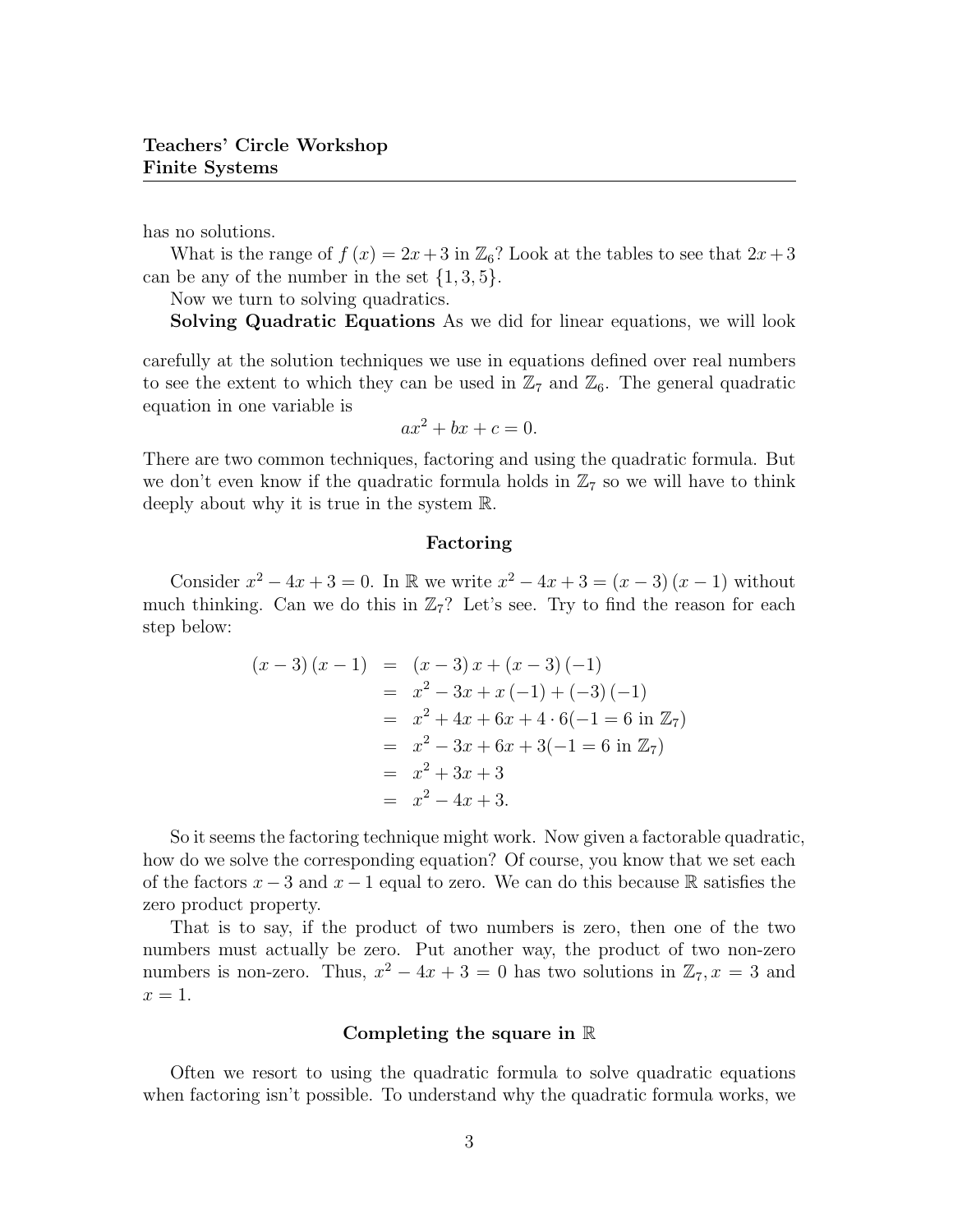must think about how to derive it. Recall that we derived the quadratic formula using a technique called *completing the square*. We will use this on  $x^2 - 4x + 3 = 0$ in R to illustrate. First, note that

$$
x^2 - 4x + 4 = (x - 2)^2.
$$

We can add 1 to both sides of  $x^2 - 4x + 3 = 0$  to get  $x^2 - 4x + 4 = 1$  and then write  $(x - 2)^2 = 1$ . Take the square root of both sides to get  $x - 2 = \pm 1$  and solve the two equations  $x - 2 = 1$  and  $x - 2 = -1$  to get  $x = 3$  and  $x = 1$ .

Let us look carefully at the derivation of the quadratic formula in R. Divide by the non-zero coefficient *a* to get  $x^2 + \frac{b}{x}$  $\overline{a}$  $x +$ c  $\overline{a}$  $= 0$ . Subtract  $\frac{c}{c}$ a and then add the square of  $\frac{b}{2}$  $2a$ to both sides to get  $x^2 + \frac{b}{x}$ a  $x +$  $\tilde{b}^2$  $\frac{b^2}{4a^2} = -\frac{c}{a}$ a  $+$  $b^2$  $\frac{1}{4a^2}$ . Since the left side is a perfect square, we can write

$$
\left(x + \frac{b}{2a}\right)^2 = -\frac{c}{a} + \frac{b^2}{4a^2}.
$$

This leads to

$$
x + \frac{b}{2a} = \pm \sqrt{\frac{b^2}{4a^2} - \frac{c}{a} \cdot \frac{4a}{4a}}
$$

and finally

$$
x = -\frac{b}{2a} \pm \sqrt{\frac{b^2 - 4ac}{4a^2}}
$$

$$
= \frac{-b \pm \sqrt{b^2 - 4ac}}{2a}.
$$

### The quadratic formula in  $\mathbb{Z}_7$

Can we do this in  $\mathbb{Z}_7$ ?

Start with  $ax^2 + bx + c = 0$ , where  $a \neq 0$ . Since each non-zero number in  $\mathbb{Z}_7$ has an inverse, we can write

$$
x^2 + a^{-1}bx + a^{-1}c = 0
$$

and

$$
x^2 + a^{-1}bx = -(a^{-1}c)
$$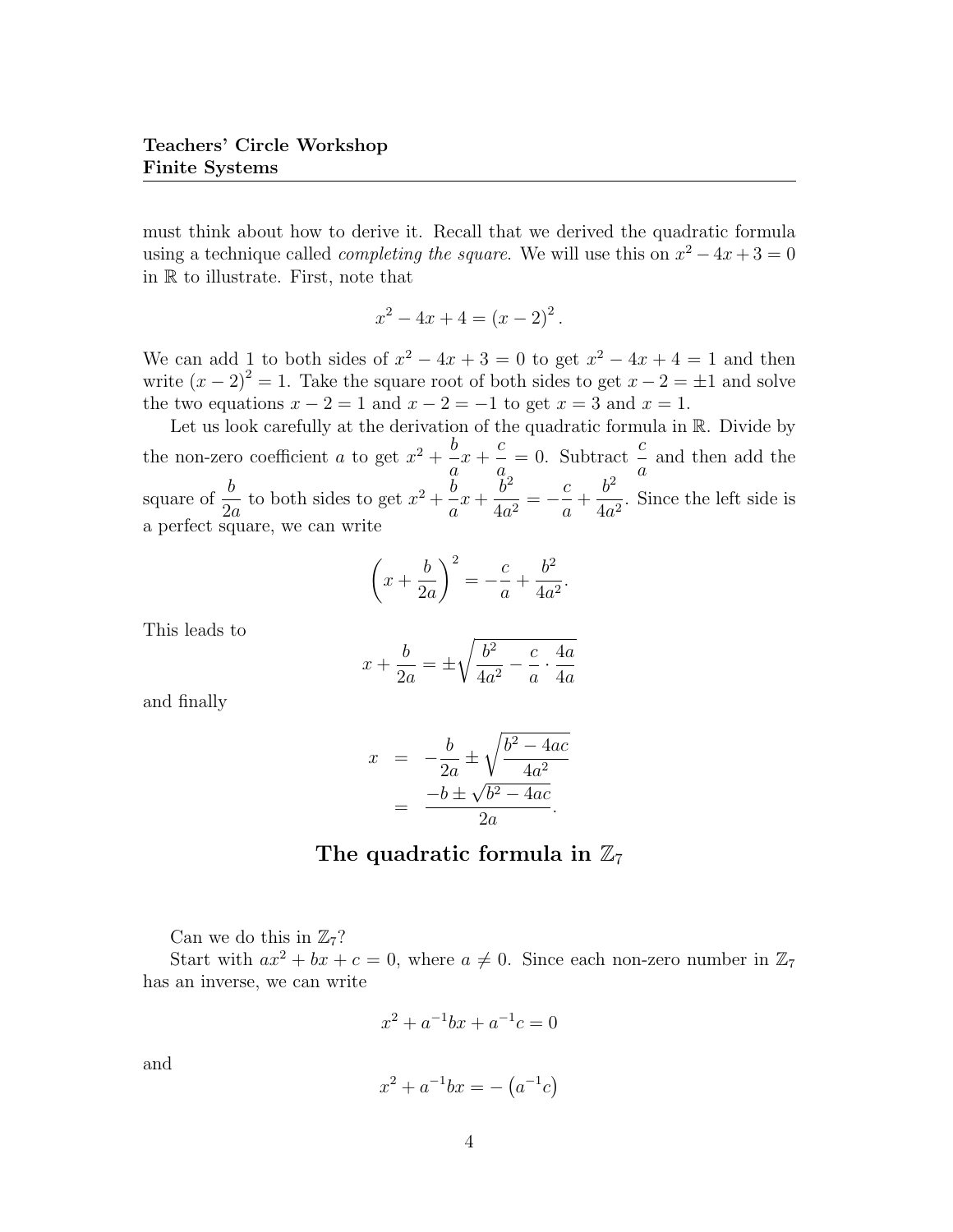Can we add a number to  $x^2 + a^{-1}bx$  to make it a perfect square as we did above? The number we added above to the left side is  $(a^{-1}b/2)^2$ . So we get for the left side  $x^2 + a^{-1}bx + (a^{-1}b/2)^2$ . Try squaring  $x + a^{-1}b/2$  and you'll see that it works. So now the right side is

$$
-(a^{-1}c) + \left(\frac{1}{2}a^{-1}b\right)^2 = -a^{-1}c + \frac{1}{2}a^{-1}b\left(\frac{1}{2}a^{-1}b\right)
$$
  
\n
$$
= -a^{-1}c + 4a^{-1}b(4a^{-1}b)
$$
  
\n
$$
= -a^{-1}c + 2a^{-1}a^{-1}bb
$$
  
\n
$$
= -a^{-1}caa^{-1} + 2a^{-1}a^{-1}bb
$$
  
\n
$$
= -a^{-1}a^{-1}ac + 2a^{-1}a^{-1}bb
$$
  
\n
$$
= (2b^2 - ac) a^{-2}
$$
  
\n
$$
= (4 \cdot 2b^2 - 4 \cdot ac) 4^{-1}a^{-2}
$$
  
\n
$$
= (1b^2 - 4ac) (2a)^{-2}.
$$

Notice that we have made use of several interesting properties in  $\mathbb{Z}_7$ ; for example  $2 \cdot 4 = 1$  and  $4^{-1} = 2$ . What we have is a situation with which we are quite familiar, namely that under some circumstances we can take the square root (and get a number in our number system). Thus

$$
(x + a^{-1}b/2)^2 = (x + 4a^{-1}b)^2 = (b^2 - 4ac)(2a^{-1})^2
$$

and

$$
x + 4a^{-1}b = \pm \left[ \left( b^2 - 4ac \right) \left( 2a \right)^{-2} \right]^{\frac{1}{2}}.
$$

Therefore, distributing the square root across the product,

$$
x = -4a^{-1}b \pm \frac{\sqrt{(b^2 - 4ac)}}{2a}
$$
  
= -(2<sup>-1</sup>a<sup>-1</sup>b)  $\pm \frac{\sqrt{(b^2 - 4ac)}}{2a}$   
=  $\frac{-b}{2a} \pm \frac{\sqrt{(b^2 - 4ac)}}{2a}$   
=  $\frac{-b \pm \sqrt{b^2 - 4ac}}{2a}$ 

Ah ha! same formula.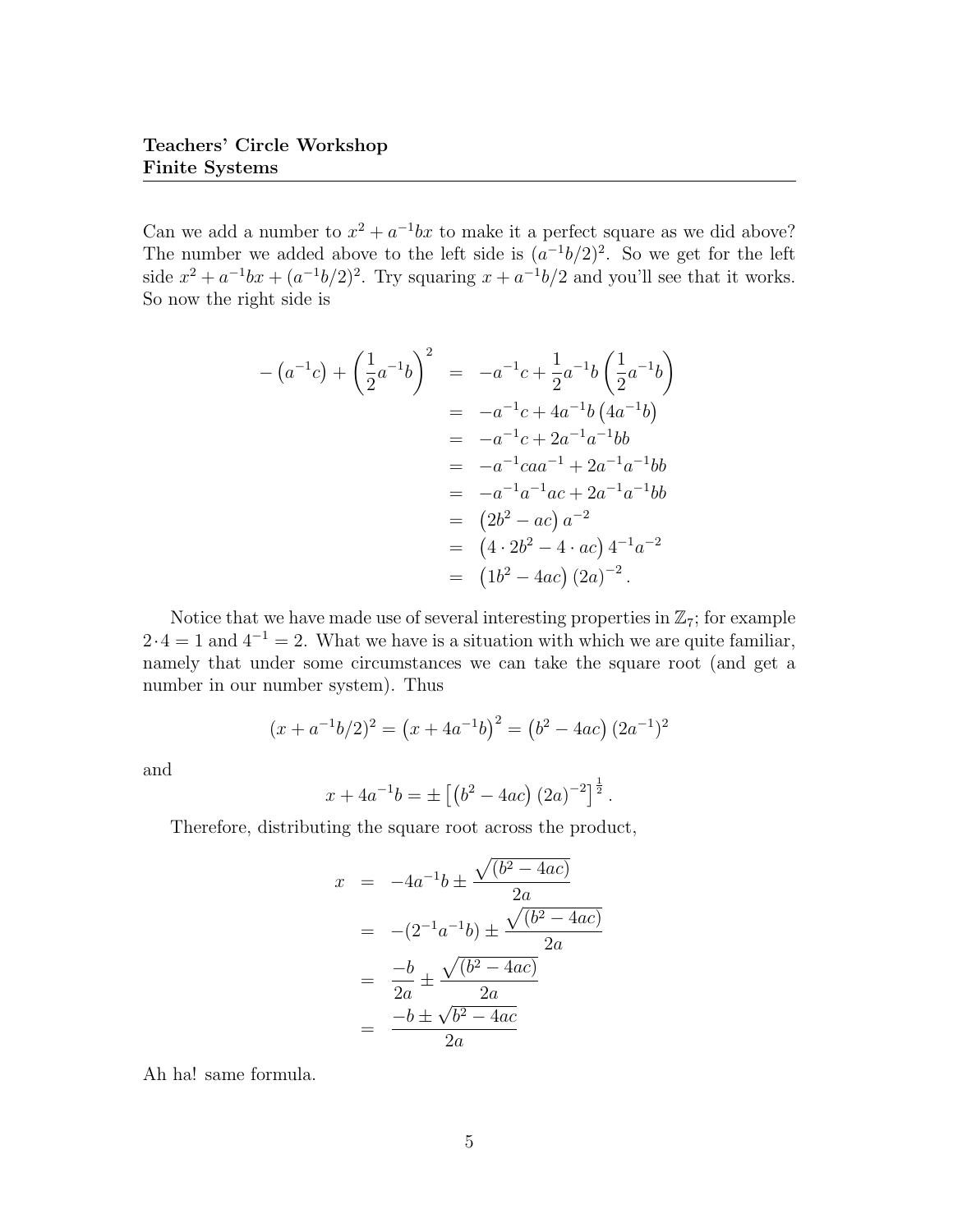Which of the quadratic equations  $x^2 + x + 1 = 0, x^2 + x + 2 = 0, x^2 + x + 3 = 0$  $0, x^2 + x + 4 = 0, x^2 + x + 5 = 0$  and  $x^2 + x + 6 = 0$  have solutions in  $\mathbb{Z}_7$ ? Use the quadratic formula to solve them.The table below may help

| $\boldsymbol{x}$ | $x^2+x$        |
|------------------|----------------|
| 0                | 0              |
| 1                | $\overline{2}$ |
| $\overline{2}$   | 6              |
| 3                | $\overline{5}$ |
| $\overline{4}$   | 6              |
| 5                | $\overline{2}$ |
| 6                | 0              |

In order that  $x^2+x+k=0$  we must have  $x^2+x=7-k$ . For example,  $x^2+x+4=0$ if  $x^2 + x = 7 - 4 = 3$ , but 3 does not belong to the range of  $x^2 + x$ .

Thus,  $x^2 + x + 1 = 0$  has two solutions,  $x = 2, x = 4$ ;  $x^2 + x + 2 = 0$  has one solutions  $x = 3$ ;  $x^2 + x + 3 = 0$  has no solution;  $x^2 + x + 4 = 0$  has no solution;  $x^2 + x + 5 = 0$  has two solutions,  $x = 1, x = 5$ ; and  $x^2 + x + 6 = 0$  has no solution.

### Solving quadratic equations in  $\mathbb{Z}_6$

Can we do all this in  $\mathbb{Z}_6$ ? The answer here is no and the reason is similar to what we saw in the case of linear equations.

Again, we ask what members of our system have square roots. Since  $1^2$  =  $1, 2^2 = 4, 3^2 = 3, 4^2 = 4, 5^2 = 1$ , we see that 3 has a unique square root, 1 and 4 have two square roots and 2 and 5 do not have square roots.

Consider the quadratic  $3x^2 + c = 0$  in  $\mathbb{Z}_6$ . The list below has each of the equations, where  $c \in \mathbb{Z}_6$  and the solutions. For  $c = 1, 3x^2 + 1 = 0$  has no solution. For  $c = 2$ ,  $3x^2 + 2 = 0$  has no solution. For  $c = 3$ ,  $3x^2 + 3 = 0$  has three solutions  $x = 5, x = 3, x = 1$ . For  $c = 4, 3x^2 + 4 = 0$ , has no solutions. For  $c = 5, 3x^2 + 5$ also has no solutions. Finally for  $c = 0$ ,  $3x^2 = 0$  has three solutions,  $x = 0$ ,  $x = 2$ , and  $x = 4$ .

The main trouble here is that  $\mathbb{Z}_6$  does not satisfy the Zero Product Property. To see this, look at the times table for  $\mathbb{Z}_6$ . Find a pair of nonzero numbers whose product is zero. There are two such pairs,  $\{2,3\}$  and  $\{3,4\}$ . Now suppose we want to solve  $(x - 2)(x - 3) = 0$ . With the Zero Product property, we would just say  $x-2=0$  so  $x=2$  and  $x-3=0$  so  $x=3$ . But notice that  $x=5$  also satisfies the equation:  $(5-2)(5-3) = 3 \cdot 2 = 0$ . Notice that also  $x = 0$  satisfies the equation.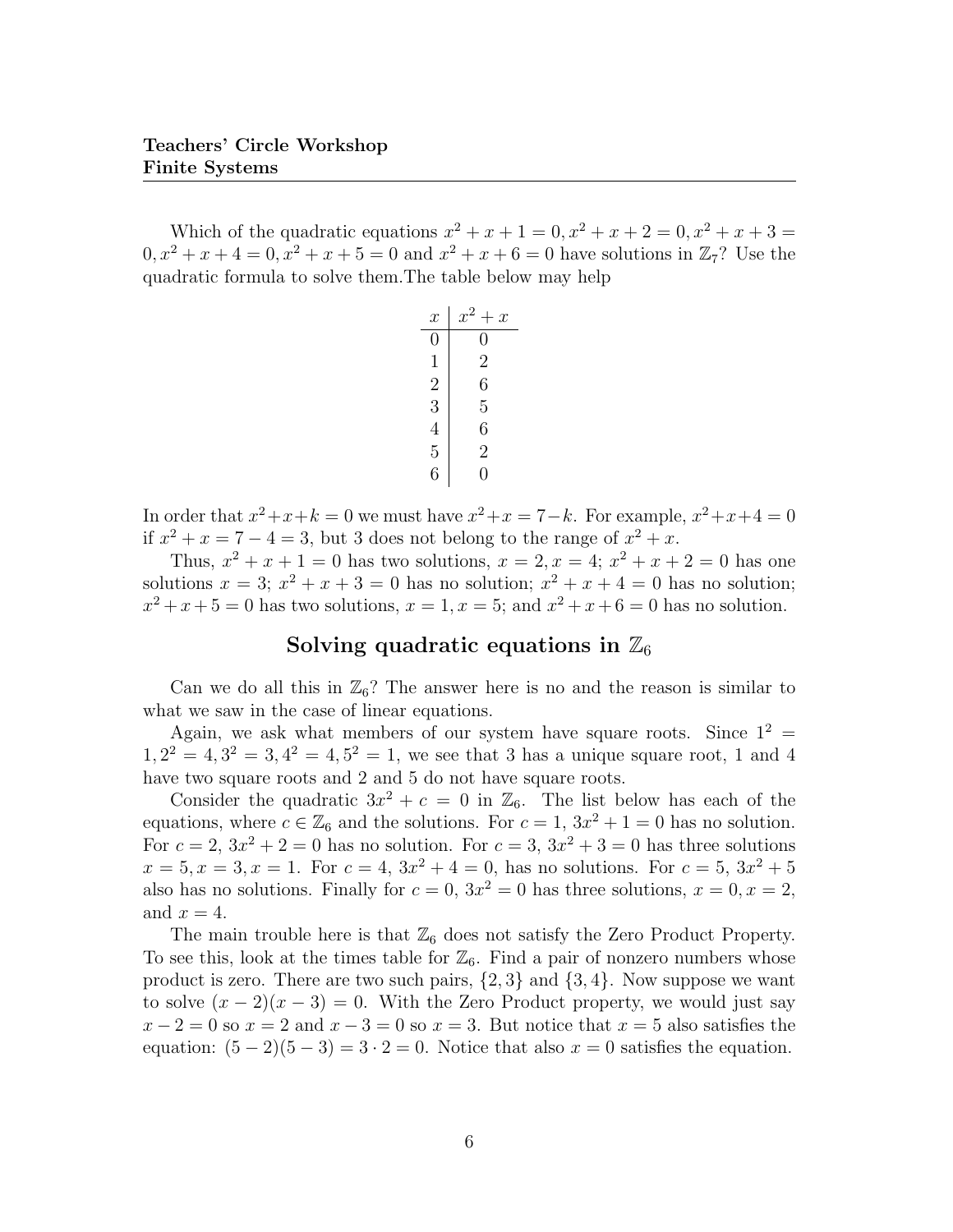## The digit tables for  $\mathbb{Z}_6$  and  $\mathbb{Z}_7$

Below you'll find the addition and multiplication tables for  $\mathbb{Z}_6$  and  $\mathbb{Z}_7$ . Notice that in the tables for  $\mathbb{Z}_7$  we have dropped the cell notation even though the objects are cells. Its that at this point there is no compelling reason to emphasize that notation.

Addition and multiplication in  $\mathbb{Z}_6$ 

|                                                                                                                                                                | [0]            | 1 <sup>1</sup>  | $\left 2\right $  | $\left[3\right]$ | 4                            | [5]               |
|----------------------------------------------------------------------------------------------------------------------------------------------------------------|----------------|-----------------|-------------------|------------------|------------------------------|-------------------|
| [0]                                                                                                                                                            | $\overline{0}$ | $1\overline{ }$ | $\left[ 2\right]$ | [3]              | $\overline{4}$               | [5]               |
| $\overline{1}$                                                                                                                                                 | $\overline{1}$ | 2               | [3]               | $\overline{4}$   | $\overline{5}$               | [0]               |
| $[2] % \includegraphics[width=0.9\columnwidth]{images/TrDiM1.png} \caption{The figure shows the number of parameters in the left and right.} \label{TrDiM2} %$ | $\overline{2}$ | [3]             | $\overline{4}$    | [5]              | [0]                          | [1]               |
| $\overline{3}$                                                                                                                                                 | $\overline{3}$ | $\overline{4}$  | [5]               | [0]              | $\left\lceil 1 \right\rceil$ | $\overline{[2]}$  |
| [4]                                                                                                                                                            | $\overline{4}$ | $\overline{5}$  | [0]               | $\mathbf{1}$     | [2]                          | $\lceil 3 \rceil$ |
| [5]                                                                                                                                                            | $\overline{5}$ | [0]             | [1                | [2]              | [3]                          | 4                 |

| $\odot$                      | [0] | $\overline{1}$    | $^{[2]}$ | $\left\lceil 3 \right\rceil$ | $\overline{4}$ | [5]                         |
|------------------------------|-----|-------------------|----------|------------------------------|----------------|-----------------------------|
| [0]                          | [0] | [0]               | [0]      | [0]                          | $\overline{0}$ | [0]                         |
| $\left\lceil 1 \right\rceil$ | [0] | $\overline{1}$    | $^{[2]}$ | [3]                          | $\overline{4}$ | [5]                         |
| [2]                          | [0] | $\overline{2}$    | [4]      | [0]                          | $\overline{2}$ | 4                           |
| [3]                          | [0] | [3]               | [0]      | [3]                          | $\overline{0}$ | [3]                         |
| Ι4,                          | [0] | $\overline{4}$    |          | [0]                          | $\overline{4}$ | [2]                         |
| $\left[5\right]$             | [0] | $\lceil 5 \rceil$ | [4]      | [3]                          |                | $\left\lceil 1\right\rceil$ |

Addition and multiplication in  $\mathbb{Z}_7$ 

|                | $\overline{0}$ |                | $\overline{2}$ | 3              | 4              | 5 | 6              |
|----------------|----------------|----------------|----------------|----------------|----------------|---|----------------|
| $\Omega$       | 0              |                | 2              | 3              | 4              | 5 | 6              |
| 1              | 1              | $\overline{2}$ | 3              | 4              | 5              | 6 | 0              |
| $\overline{2}$ | $\overline{2}$ | 3              | 4              | 5              | 6              | 0 | 1              |
| 3              | 3              | 4              | 5              | 6              | 0              | 1 | $\overline{2}$ |
| 4              | $\overline{4}$ | 5              | 6              | 0              | 1              | 2 | 3              |
| 5              | 5              | 6              | 0              | 1              | $\overline{2}$ | 3 | $\overline{4}$ |
| 6              | 6              |                | 1              | $\overline{2}$ | 3              |   | 5              |

| $\odot$        | $\overline{0}$   | 1              | $\overline{2}$ | 3              | 4              | 5              | 6              |
|----------------|------------------|----------------|----------------|----------------|----------------|----------------|----------------|
| $\overline{0}$ | 0                | 0              | 0              | $\overline{0}$ | 0              | 0              | 0              |
| 1              | 0                | $\mathbf{1}$   | $\overline{2}$ | 3              | 4              | 5              | 6              |
| $\overline{2}$ | $\overline{0}$   | $\overline{2}$ | $\overline{4}$ | 6              | $\mathbf 1$    | 3              | $\overline{5}$ |
| $\overline{3}$ | 0                | 3              | 6              | $\overline{2}$ | $\overline{5}$ | 1              | 4              |
| 4              | 0                | 4              | 1              | 5              | $\overline{2}$ | 6              | 3              |
| $\overline{5}$ | 0                | 5              | 3              | 1              | 6              | 4              | $\overline{2}$ |
| 6              | $\left( \right)$ | 6              | $\overline{5}$ | 4              | 3              | $\overline{2}$ | $\mathbf{1}$   |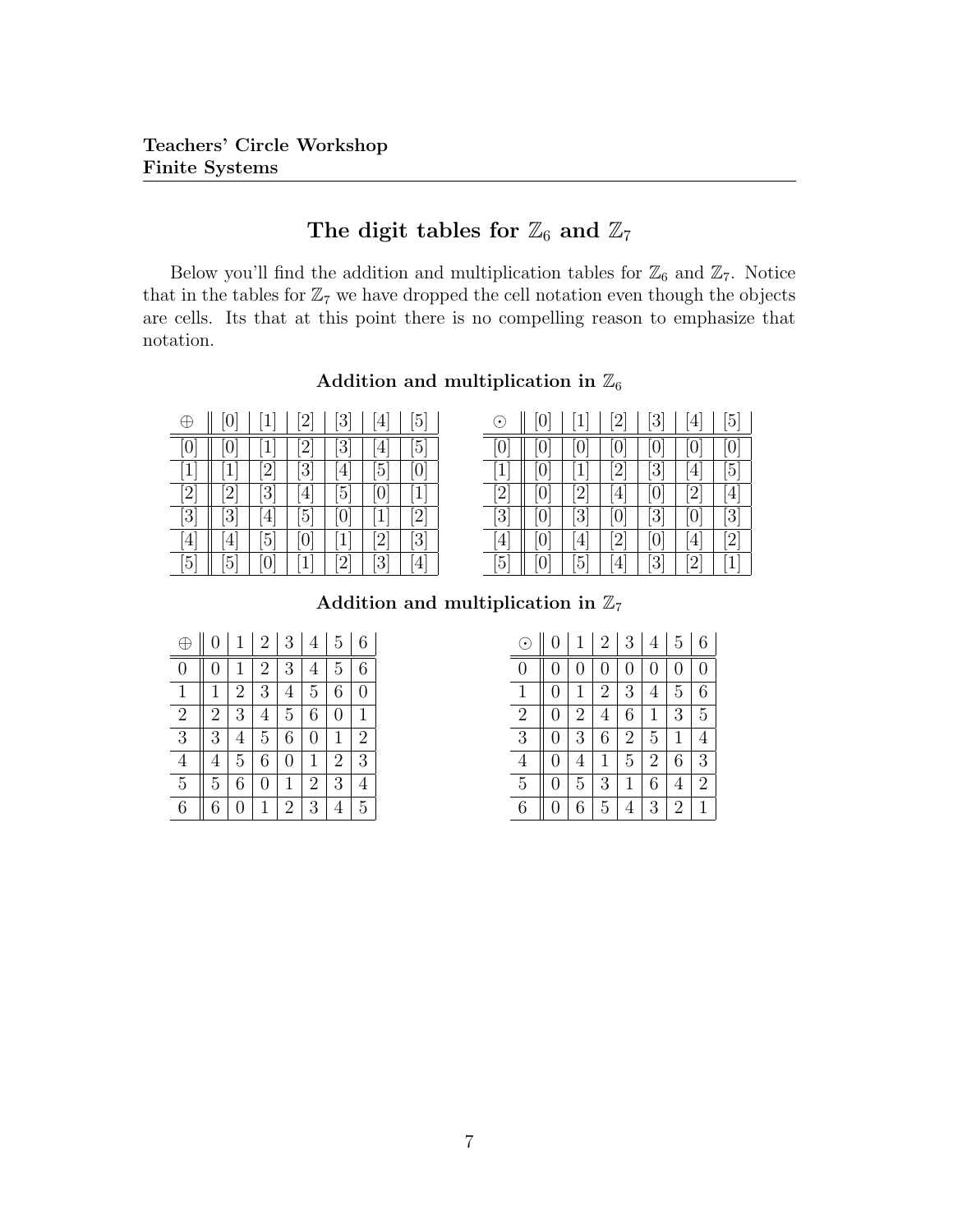# Problems.

1. Construct the addition and multiplication tables for the digits of  $\mathbb{Z}_{11}$  in the space provided.

| $\frac{1}{2}$<br>$\bigoplus$ | $\overline{0}$ | $\mathbf{1}$ | $\overline{2}$ | 3 | $\overline{4}$ | $\mathbf 5$ | $\,6$ | $\overline{7}$ | 8 | 9 | 10 |
|------------------------------|----------------|--------------|----------------|---|----------------|-------------|-------|----------------|---|---|----|
| $\boldsymbol{0}$             |                |              |                |   |                |             |       |                |   |   |    |
| $\,1\,$                      |                |              |                |   |                |             |       |                |   |   |    |
| $\overline{2}$               |                |              |                |   |                |             |       |                |   |   |    |
| $\overline{3}$               |                |              |                |   |                |             |       |                |   |   |    |
| $\ensuremath{4}$             |                |              |                |   |                |             |       |                |   |   |    |
| $\overline{5}$               |                |              |                |   |                |             |       |                |   |   |    |
| $\overline{6}$               |                |              |                |   |                |             |       |                |   |   |    |
| $\,7$                        |                |              |                |   |                |             |       |                |   |   |    |
| $8\,$                        |                |              |                |   |                |             |       |                |   |   |    |
| 9                            |                |              |                |   |                |             |       |                |   |   |    |
| 10                           |                |              |                |   |                |             |       |                |   |   |    |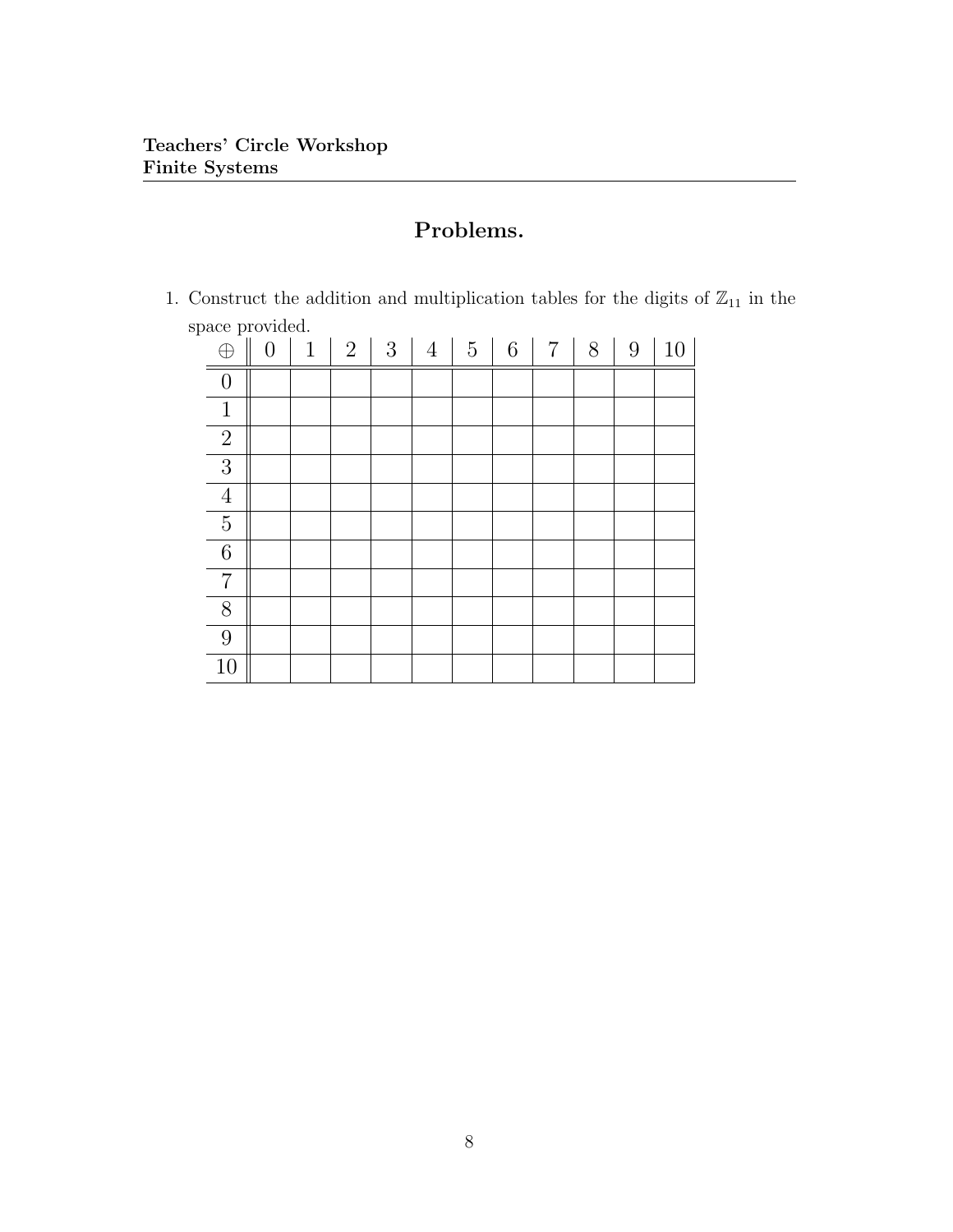Teachers' Circle Workshop Finite Systems

| $\odot$        | $\overline{0}$ | $\mathbf{1}$ | $\overline{2}$ | 3 | $\overline{4}$ | $5\phantom{.0}$ | $6\phantom{.}6$ | $\overline{7}$ | 8 | $9\phantom{.}$ | 10 |
|----------------|----------------|--------------|----------------|---|----------------|-----------------|-----------------|----------------|---|----------------|----|
| $\overline{0}$ |                |              |                |   |                |                 |                 |                |   |                |    |
| $\mathbf{1}$   |                |              |                |   |                |                 |                 |                |   |                |    |
| $\overline{2}$ |                |              |                |   |                |                 |                 |                |   |                |    |
| 3              |                |              |                |   |                |                 |                 |                |   |                |    |
| $\overline{4}$ |                |              |                |   |                |                 |                 |                |   |                |    |
| $\overline{5}$ |                |              |                |   |                |                 |                 |                |   |                |    |
| $\,6\,$        |                |              |                |   |                |                 |                 |                |   |                |    |
| $\overline{7}$ |                |              |                |   |                |                 |                 |                |   |                |    |
| 8              |                |              |                |   |                |                 |                 |                |   |                |    |
| 9              |                |              |                |   |                |                 |                 |                |   |                |    |
| 10             |                |              |                |   |                |                 |                 |                |   |                |    |

- 2. Use the tables above to solve the equation  $3x 4 = 9$  showing each step and stating how you get from each step to the next one.
- 3. Use the grid below to sketch the graph of  $y = 3x 4$ . Notice that the origin has been labeled.

|                            |  |  |                         |   |                |               | $\ddot{\phantom{0}}$ |
|----------------------------|--|--|-------------------------|---|----------------|---------------|----------------------|
|                            |  |  |                         |   |                |               |                      |
|                            |  |  |                         |   |                |               |                      |
|                            |  |  |                         |   |                |               | $\ddot{\phantom{0}}$ |
|                            |  |  |                         |   |                |               |                      |
|                            |  |  |                         |   |                |               |                      |
|                            |  |  |                         |   |                |               |                      |
|                            |  |  |                         | ٠ |                |               |                      |
|                            |  |  |                         |   |                |               |                      |
| $\ddot{\phantom{0}}$       |  |  |                         |   |                |               |                      |
| $\left(0,0\right)^\bullet$ |  |  | $\langle\cdot\rangle$ . |   | $\blacksquare$ | $\mathcal{A}$ |                      |

4. Which of the numbers in  $\mathbb{Z}_{11}$  have square roots?